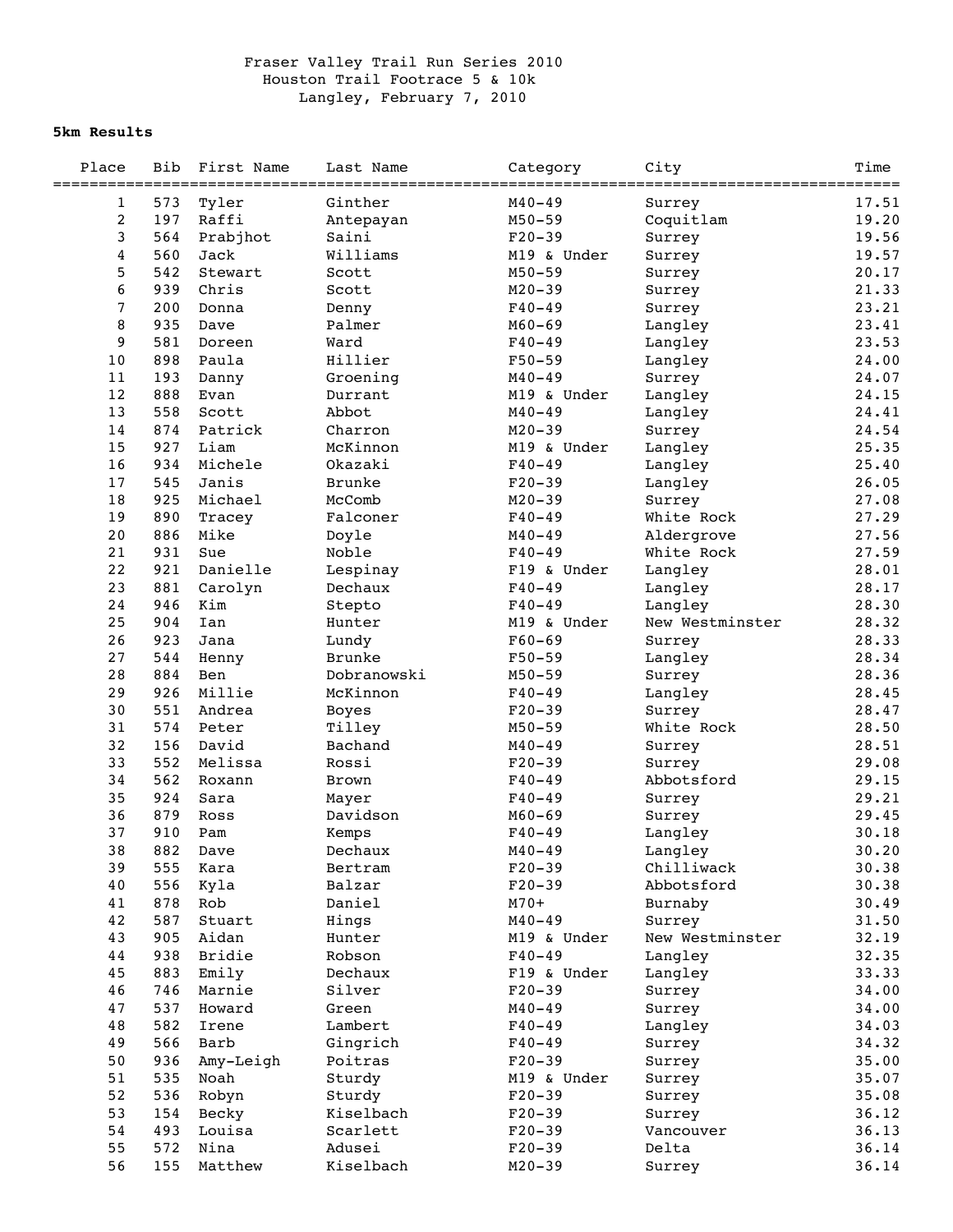| 561 | Les       | Giles         | $M50 - 59$  | Maple Ridge    | 37.37 |
|-----|-----------|---------------|-------------|----------------|-------|
| 957 | Holly     | Trickett      | $F20-39$    | Langley        | 39.22 |
| 563 | Nadia     | Lee           | $F20-39$    | Mission        | 39.22 |
| 862 | Amanda    | Lespinay      | $F20-39$    | Langley        | 39.27 |
| 871 | Anna      | Chambers      | $F20-39$    | Surrey         | 41.54 |
| 872 | Charlotte | Chambers      | F19 & Under | Surrey         | 41.57 |
| 953 | Nathalia  | Theyer-McComb | $F20-39$    | Surrey         | 43.55 |
| 158 | Sarah     | Hudec         | $F20-39$    | Burnaby        | 47.18 |
| 192 | Hartney   | Melaniq       | $F20-39$    | Surrey         | 47.18 |
| 920 | Annette   | Lefebvre      | $F50-59$    | Port Coquitlam | 52.57 |
| 153 | Karen     | Smith         | $F50-59$    | Surrey         | 54.22 |
|     |           |               |             |                |       |

## **10km Results**

| Place          | Bib | First Name | Last Name    | Category    | City            | Time           |
|----------------|-----|------------|--------------|-------------|-----------------|----------------|
| 1              | 554 | Mark       | Sherman      | $M40 - 49$  | Surrey          | =====<br>38.00 |
| $\overline{c}$ | 546 | Darren     | Mealing      | $M20 - 39$  | Surrey          | 40.00          |
| 3              | 917 | Graham     | Laurie       | M19 & Under | Mission         | 40.17          |
| $\overline{4}$ | 887 | Rob        | Durrant      | $M40 - 49$  | Langley         | 40.24          |
| 5              | 193 | Gavin      | Heath        | M19 & Under | Surrey          | 40.48          |
| 6              | 565 | Michael    | Butler       | M19 & Under | Delta           | 41.34          |
| $\overline{7}$ | 896 | Eric       | Helms        | $M20 - 39$  | Langley         | 41.38          |
| 8              | 915 | Rob        | Lang         | $M50 - 59$  | Delta           | 41.50          |
| 9              | 199 | Darcy      | Lainchbury   | $M20 - 39$  | Chilliwack      | 43.01          |
| 10             | 918 | Eric       | Laurie       | $M20 - 39$  | Mission         | 43.24          |
| 11             | 198 | Tyler      | Baruya       | $M20 - 39$  | Rosedale        | 43.38          |
| 12             | 567 | Aaron      | Aspinal      | $M20 - 39$  | White Rock      | 44.43          |
| 13             | 472 | Darryl     | Looker       | $M40 - 49$  | Burnaby         | 44.53          |
| 14             | 569 | Rod        | Campbell     | $M40 - 49$  | Vancouver       | 45.12          |
| 15             | 540 | Kim        | Doerksen     | F19 & Under | Abbotsford      | 45.20          |
| 16             | 192 | Corrine    | Issel        | $F20-39$    | White Rock      | 45.32          |
| 17             | 194 | Paul       | Wood         | $M60 - 69$  |                 | 46.33          |
| 18             | 867 | Tom        | Barichello   | $M50 - 59$  | Surrey          | 46.34          |
|                |     |            | Hunter       |             | Langley         |                |
| 19             | 903 | Charlie    |              | $M40 - 49$  | New Westminster | 46.48          |
| 20             | 550 | Geoff      | Hughes-Games | $M50 - 59$  | Abbotsford      | 47.00          |
| 21             | 907 | Charlene   | Janzen       | $F20-39$    | Langley         | 47.31          |
| 22             | 919 | Randy      | Laurie       | $M40 - 49$  | Mission         | 47.41          |
| 23             | 538 | Christine  | Wall         | F19 & Under | Abbotsford      | 48.18          |
| 24             | 933 | Michael    | O'Grady      | $M60 - 69$  | White Rock      | 48.48          |
| 25             | 195 | Ingo       | Jackisch     | $M50 - 59$  | North Vancouver | 49.55          |
| 26             | 584 | Darren     | Walton       | $M20 - 39$  | Surrey          | 50.58          |
| 27             | 942 | Don        | Sparks       | $M40 - 49$  | Surrey          | 51.12          |
| 28             | 958 | Garry      | Verheyden    | $M40 - 49$  | Aldergrove      | 51.19          |
| 29             | 893 | Krista     | Gilbert      | $F40 - 49$  | Surrey          | 51.55          |
| 30             | 736 | Thomas     | Wan          | $M20 - 39$  | Vancouver       | 51.58          |
| 31             | 548 | Dan        | Balback      | $M20 - 39$  | Chilliwack      | 51.59          |
| 32             | 911 | Howard     | Kettner      | $M50 - 59$  | Surrey          | 52.02          |
| 33             | 586 | Cindylee   | Wagar        | $F40 - 49$  | Vancouver       | 52.07          |
| 34             | 588 | Ernie      | Fuller       | $M60 - 69$  | White Rock      | 52.12          |
| 35             | 954 | Helen      | Tilley       | $F40 - 49$  | White Rock      | 52.13          |
| 36             | 891 | Gordon     | Flett        | $M40 - 49$  | Vancouver       | 52.14          |
| 37             | 559 | Ed         | Desrochers   | $M50 - 59$  | Surrey          | 53.18          |
| 38             | 191 | Iain       | Gardner      | $M20 - 39$  | Chilliwack      | 53.28          |
| 39             | 950 | Simon      | Tanner       | $M50 - 59$  | Coquitlam       | 53.29          |
| 40             | 557 | Andrew     | Brink        | $M50 - 59$  | Surrey          | 53.37          |
| 41             | 908 | Mile       | Jovanovic    | $M50 - 59$  | Surrey          | 53.42          |
| 42             | 962 | Larry      | Walsh        | $M20 - 39$  | Surrey          | 53.56          |
| 43             | 864 | Brian      | Baarda       | $M40 - 49$  | Surrey          | 54.06          |
| 44             | 547 | Rob        | Chiasson     | $M40 - 49$  | Surrey          | 55.01          |
| 45             | 539 | Susan      | Northey      | $F40 - 49$  | Chilliwack      | 55.21          |
| 46             | 895 | Paul       | Helms        | $M50 - 59$  | Langley         | 56.04          |
| 47             | 937 | Gord       | Robertson    | $M50 - 59$  | Surrey          | 56.08          |
| 48             | 959 | Heidi      | Verheyden    | $F20-39$    | Aldergrove      | 56.29          |
| 49             | 944 | Stephen    | Steckler     | $M40 - 49$  | Surrey          | 57.01          |
|                |     |            |              |             |                 |                |